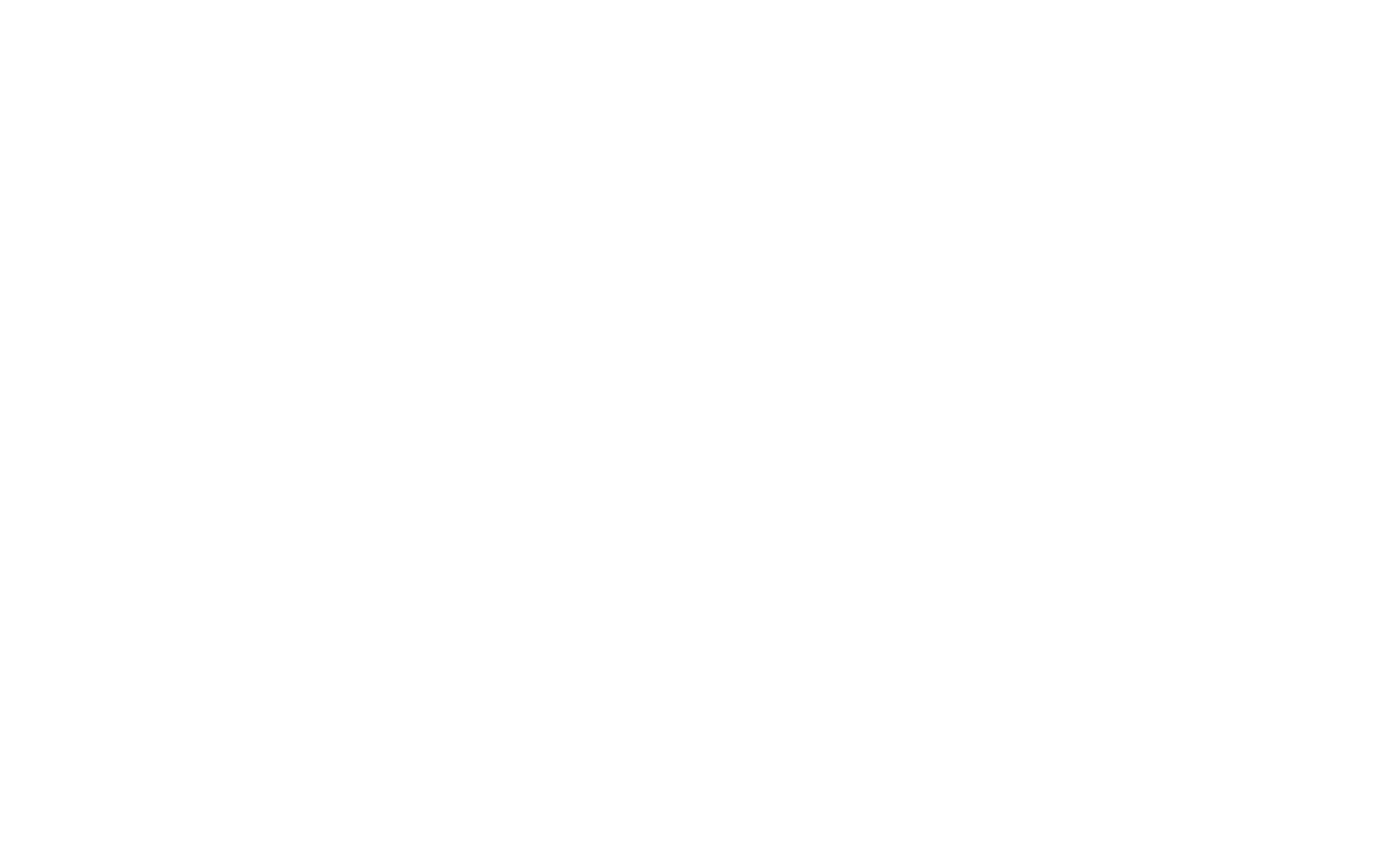### **A WARM WELCOME IS EXTENDED TO ALL OUR PARISHIONERS AND VISITORS WHO ARE WITH US TODAY. WE HOPE THAT GOD WILL BLESS US AS WE WORSHIP HIM HERE TOGETHER AT ST. PHILIP'S CHURCH.**

#### **From the Rector's desk:**

Time, as we know so well, goes by quickly and there never seems to be enough of it to achieve the goals and objectives we set for ourselves in everyday living. Here we are, quickly nearing the end of the first month of 2021, and what exactly are our goals and objectives for this year ahead? Many people are simply hoping that we might emerge from this dark and anxious time of a global pandemic and be able to pick up our lives from whence we left them in March of last year. I think most of us are hopeful that the approved vaccines will be made available to everyone as quickly as possible and that the high rate of infections and deaths will end. One thing is for sure – there seems to be a lot more hope and optimism in the air than a few months ago. There are very clear signs around us that soon everything will be ok again, and people will return to work, college and university students will return to campuses, the economy will pick up speed. We sure pray that will be the case, and I believe we can indeed expect those things in 2021. So too, in the life of the parish and our diocese, we have emerged from the old year and embrace the new one with much hope and enthusiasm. We have, throughout this time of pandemic felt the presence of God with us through dark valleys as we found ourselves wrestling with how to be *"The Church"* in the midst of great challenges. When our buildings closed down in March of 2020, and our way of doing ministry was forced to change, it brought much worry and anxiety to us all – parishes and diocese. Because of the heavy financial burden placed on the diocese from supporting struggling parishes, our diocese needed to sell the building at 19 King's Bridge Road, which has been our diocesan home for the past 40 years, just to free up resources to keep working through the pandemic. As of Wednesday, January  $20<sup>th</sup>$ , our diocesan

archives have found a new home in the very large church of St. Mary's. Our bishop and his staff, diocesan Executive and committees are visioning toward a much brighter and hope-filled future. All of our parishes are still moving forward, albeit some are struggling more than others, but there now seems to be a new found sense of renewed hope in all of that. As we pray, and listen to the voice of God we are finding reassurance that, though the road is still bumpy, and there is still much anxiety and uncertainty, and tough decisions will need to be made, yet, as we strip everything else away we are finding new and innovative ways to be *"The Church"* in this modern time in which we live. We have found ways to connect in a meaningful fashion with both parishioners and non-parishioners through the use of modern technology such as Facebook and other media forms. Our buildings are mostly reopened, and, while abiding by public health protocols, we are emerging from this dark pandemic season to a Spring of new life. Spring is always welcome after a long hard Winter, and that's how we all feel in the church, that we are an Easter people and from death we will see new life and hope. We have been doing very well here at St. Philip's and all of you are to be commended for your generous support to the parish throughout the past year. We are very blessed to have such faithful and caring people in our congregation, and because so many of you really stepped up in a time of crisis we are presently very strong and vibrant, and we give praise to Almighty God for guiding us. It's not over yet, we still find ourselves in a tedious and precarious place, there is still many uncertain and much anxiety, but we are assured of God's grace and that is sufficient. We thank you for your love and support of your parish in 2020 and ask that you do the same in the coming year, and together we will all emerge victorious from this pandemic.

 *(Rev. Randy)*

**Baptisms and weddings are still being done inside the church building. For now, baptisms are still taking place outside the normal worship times.** We must still adhere to the maximum number of 100 persons and sanitizing the building after each use. If you need to book a baptism or wedding please call Rev. Randy. We can do these as long as we abide by the government and health regulations around Covid-19**.** If you have a child to be baptized please call Rev. Randy to set up a time.

**If you would like to receive Rev. Randy's weekly email** please provide your email address. Periodically, the Rector sends out emails to all those in the parish whose email he has on file. Please provide him with your email address by emailing him at [lockyerrandy@gmail.com.](mailto:lockyerrandy@gmail.com)

**Rev. Randy is available for prayer –** during this time of separation and isolation many people may be feeling lonely. If you would like prayer, please contact the office (895-0715) and Rev. Randy will pray with you on the phone.

## *Dismissal Song*

**Go now in peace; never be afraid. God will go with you each hour of every day.**

**Go now in faith, steadfast strong and true. Know he will guide you in all you do.**

**Go now in love and show you believe. Reach out to others so all the world can see.**

**God will be there watching from above. Go now in peace, in faith and in love.**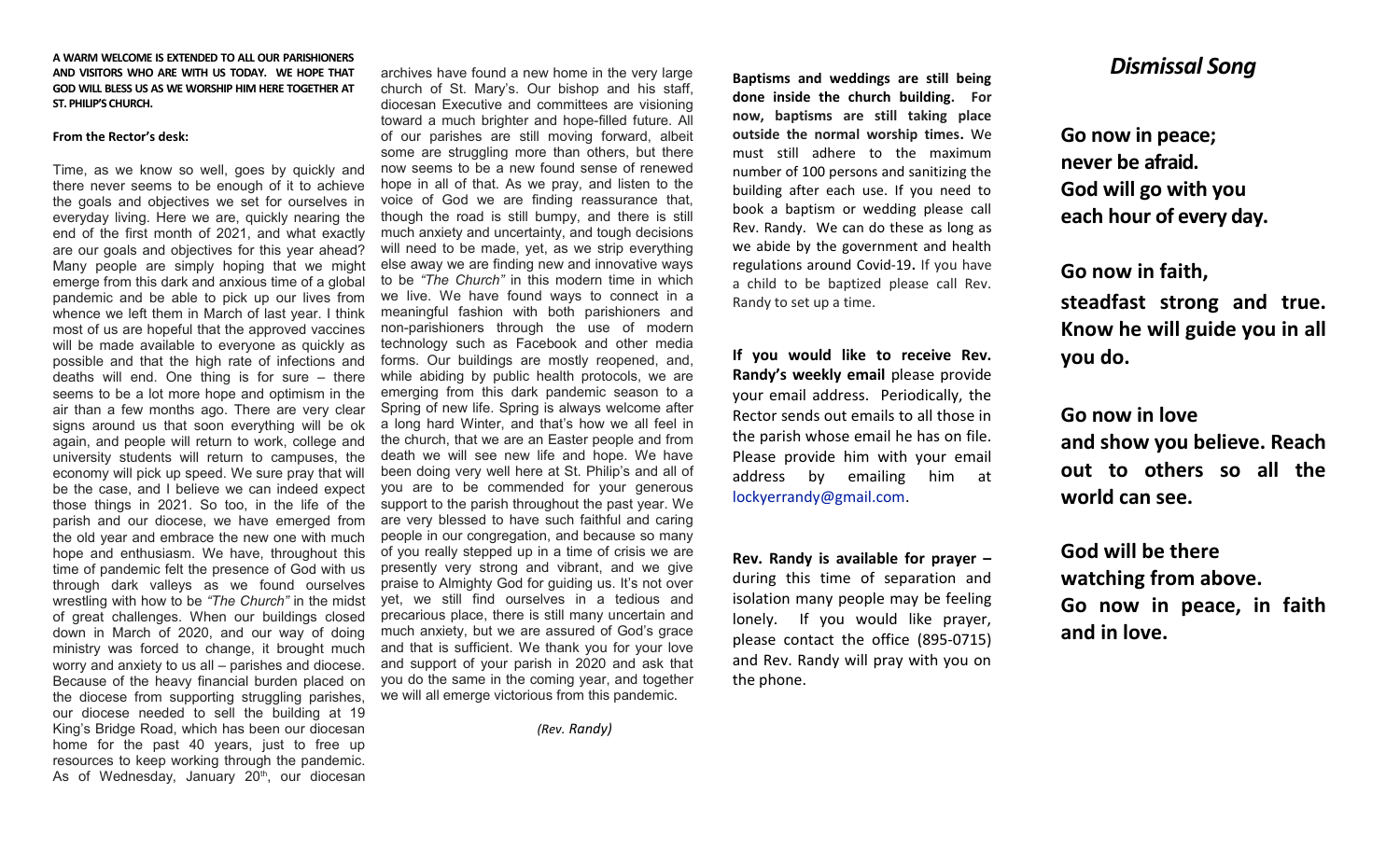office is in the process of moving to a new location next to our Cathedral and our diocesan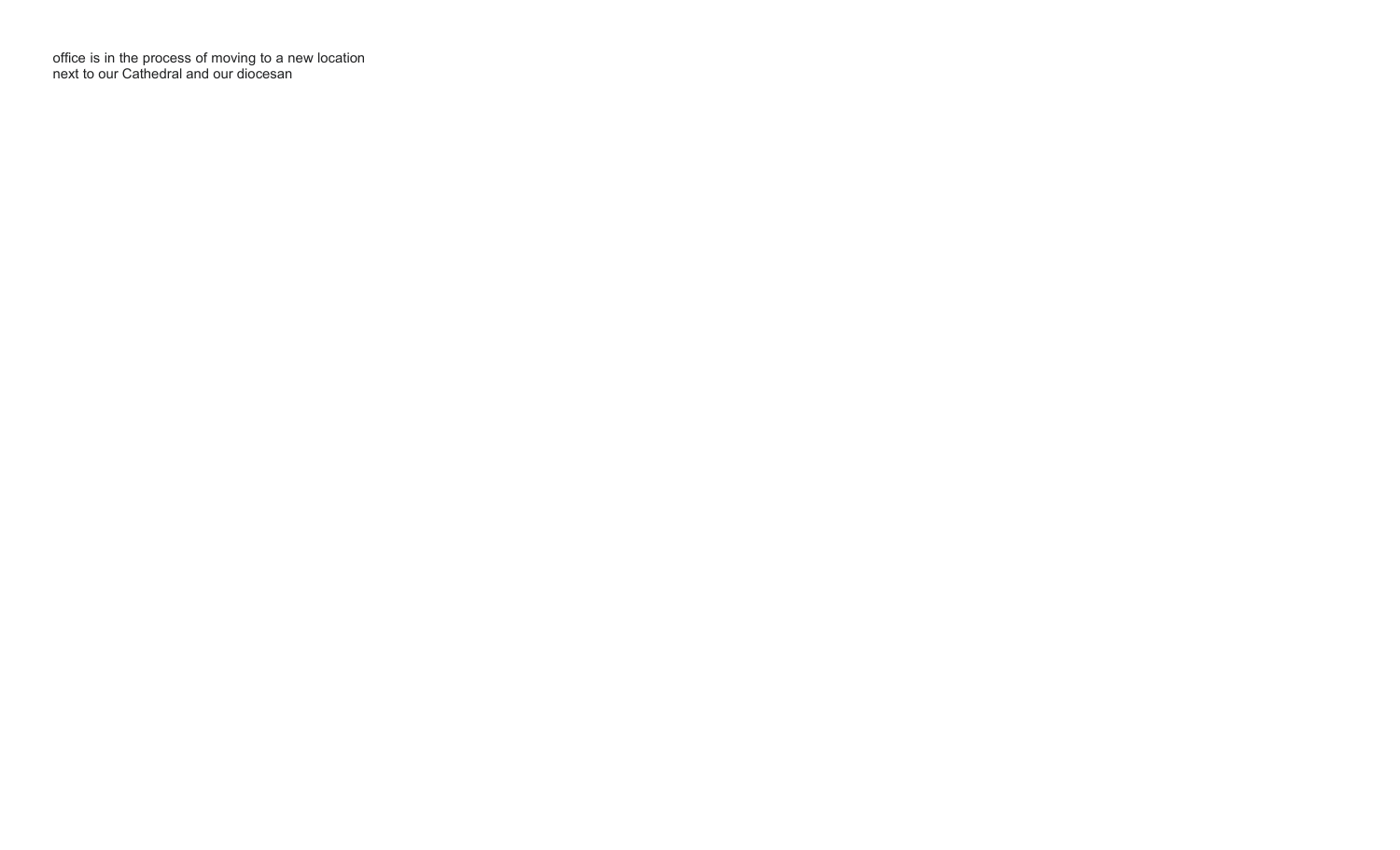### *NOTICES/MEMORABLE DATES*

**Ordination announcement.** The Rt. Rev. Samuel Rose will ordain to the sacred order of priests the Rev. Dale Careen on **Sunday, January 24th** at the church of St. Cyprian and St. Mary on Bell Island. Due to Covid-19 regulations this service will be by invitation only. Please keep Rev. Dale, his family and the parish of Bell Island in prayer as they prepare for this joyous occasion.

**This Thursday, January 28th, will be the last day to purchase tickets for the Jigg's dinner.** The right amount of food has to be purchased by this time. There are still lots of tickets available up to this time so please spread the word that they must be purchased by Thursday.

**Takeout Jiggs Dinner will be held on Saturday, January 30th .** The cost will be \$20.00 and can be picked up in the foyer of St. Philip's church that day at 5:00 pm. Tickets are available from ACM members or the parish office.

**Choir will resume its Sunday duties** on Sunday, February  $7<sup>th</sup>$ . Our choir is not large and most of them are already in the same bubble, and we will use seating on both sides of the chancel. We will still mask as we stand to sing, and some hymns will continue to be recorded.

**Next ACW Meeting** will be held on

**The annual congregational meeting** will be held on **Sunday, February 28th** . Because we are still operating under strict pandemic protocols there won't be the usual pot-luck lunch prior to the meeting. The meeting will take place immediately following the 10:30 am morning worship in the main part of the church. All annual reports should be given to the rector no later than February 18<sup>th</sup>.

**Thank you to our outgoing ACW President and Vice President** for their hard work and devotion in carrying out their duties. Both Pheobe and Viola are to be commended for their service. The past year was a particularly challenging one, but despite this, and with the help of other ACW ladies, they did what they could within the confines of public health restrictions and still made a substantial contribution to the parish budget. Thank you Pheobe and Viola for all you do in the life of St. Philip's parish.

**Welcome to our incoming ACW President and Vice President.** Bernice King was elected President and Barb Skinner Vice President at the ACW annual meeting on January  $13<sup>th</sup>$ . We are very happy to have them and call upon all ACW members to get behind and support them in all that they do in the coming year.

**Who is an ACW member or an ACM member?** The short answer is, every woman of our parish is an ACW member and every man is an ACM member. We would love to get the numbers of active members up that attend regular meetings. Contrary to what some might think, it's not always about meetings and planning fundraisers, it is also about fun and fellowship together. We would love to see more of our ladies and gentlemen meeting together, getting to know one another better and

**New Vestry members are needed for the upcoming annual meeting.** Each year several members go off Vestry having served their 3 year term, which leaves openings for new members. Please give this some thought and speak to the rector or wardens if you would like to offer yourself this year. If you served on Vestry before and have been off for at least one year you are eligible to be nominated again.

**Thank you to all our parish supporters for your generosity in 2020.** The year-end financial reports will be available for the annual meeting on February 28<sup>th</sup>, but we can say that they will reflect a very good year for the parish in 2020. Of course it was a challenging year, and we did lose a lot of income from rentals and fundraisers. Fortunately much of this lost was balanced by the federal wage subsidy that we received during some months of the pandemic. However, the real good news story, and one that you should all feel very proud about, is that we saw an increase of nearly \$13,000 in weekly envelope offerings over the previous year (2019). This is the first time we have seen this in a long time. It shows us that the people of the parish of St. Philip's are very concerned about and devoted to the well-being of their parish. Thank you so much and we ask everyone to keep this up as we go forward through this year.

**Tax receipts for 2020 are now available for pickup in the foyer.** Along with this comes our thank you to everyone that made financial offerings to the parish in 2020. Feel free to take those belonging to other family members, friends or neighbours. We want to see them all delivered within the next few weeks.

## THE BULLETIN FOR THE WEEKS OF

**Jan. 24th. & Jan. 31st .**

# **IS GIVEN TO THE GLORY OF GOD AND IN LOVING MEMORY OF:**

a Dear Husband, Dad & Pop

# **Edgar Clark**

Who went to Heaven January 16, 2018

## *Given by:* **Wife Joyce & Family**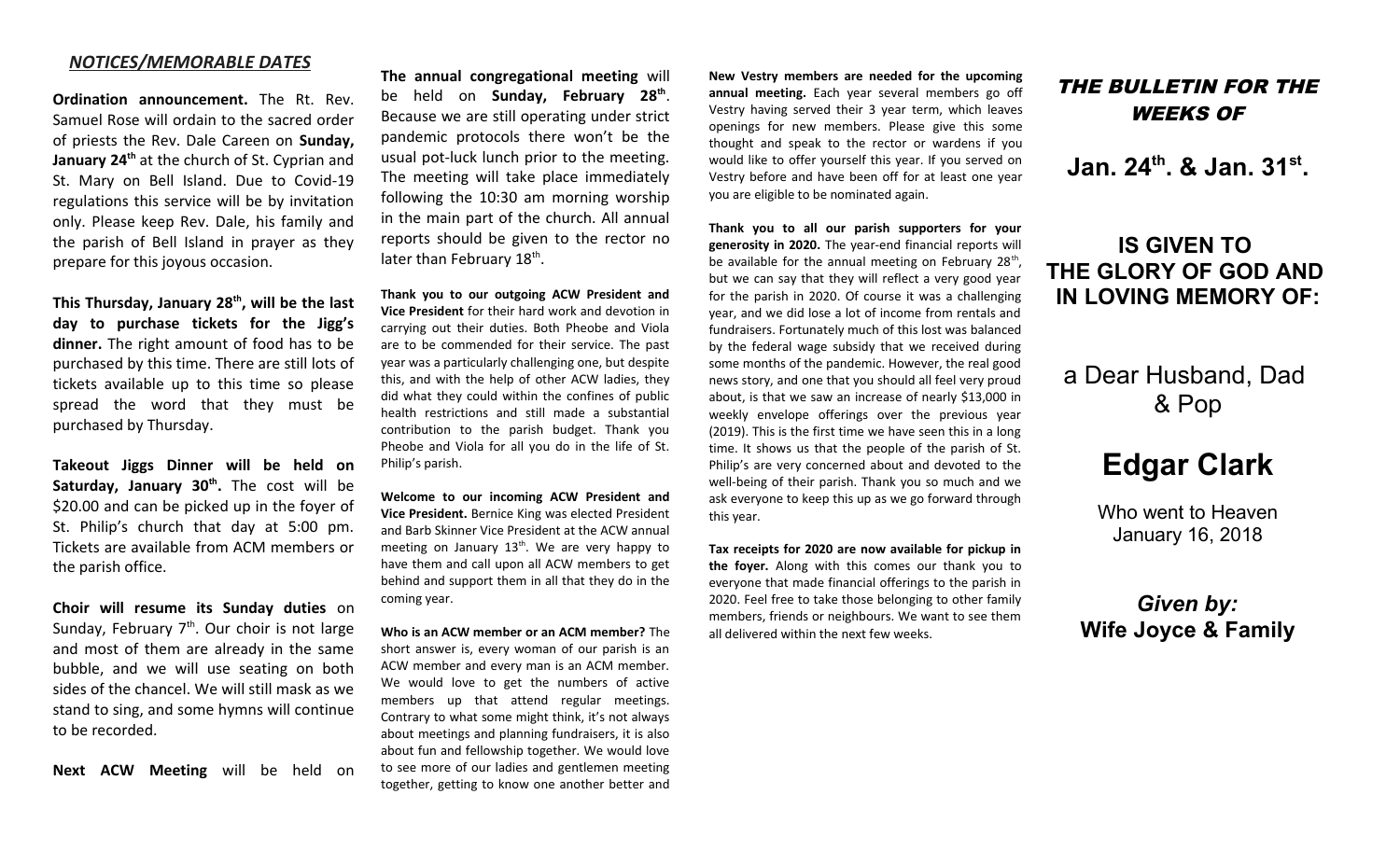### **There are still a few 2021 church calendars**

**available** if you haven't purchased yours yet. The price of them remains the same as past years at \$5.00 each.